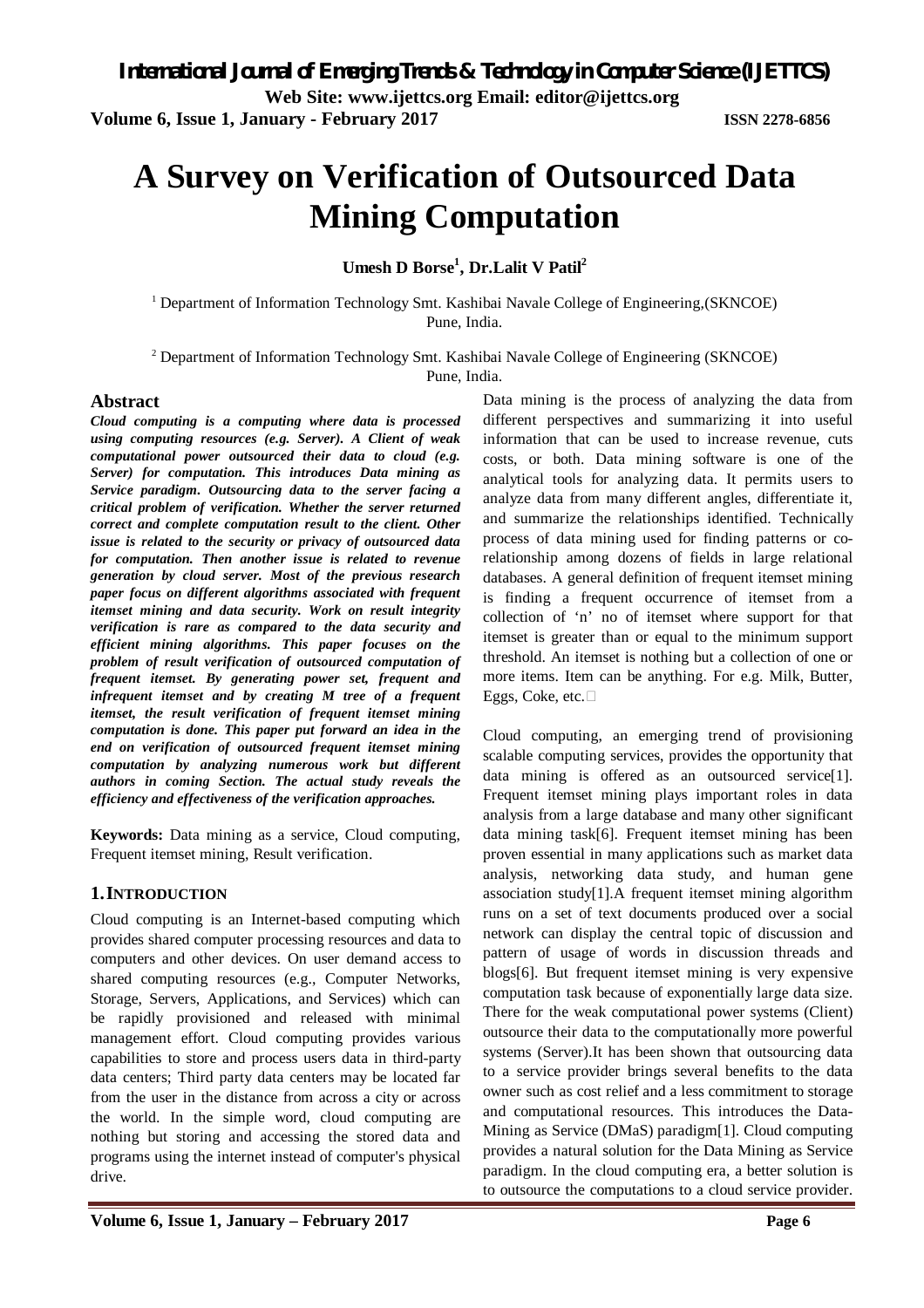### *International Journal of Emerging Trends & Technology in Computer Science (IJETTCS)* **Web Site: www.ijettcs.org Email: editor@ijettcs.org Volume 6, Issue 1, January - February 2017 ISSN 2278-6856**

In addition to saving on overhead and labor costs, Most of the client outsources data to improved efficiency, greater productivity and the opportunity to focus on core products and functions of the business. Outsourcing is a practice used by different companies to reduce costs by transferring portions of work to outside suppliers rather than completing it internally. Outsourcing is an effective costsaving strategy when used properly.

Although outsourcing data to the third party (server) is a viable option to the data owners (client), but client hesitate to place trust on cloud computing. Outsourcing data to the cloud raises few issues 1) First issue is about the integrity of the computed results[1]. There are many possible reasons for the cloud to cheat with computation result. The correctness integrity of mining results can be corrupted if the service provider is with random fault or not honest (e.g., lazy, malicious, etc.).Or Computation result can be damaged if the service provider is honest but makes mistakes in the mining process. 2) The second issue is related to the security or privacy of outsourced data for computation if service provider contaminates or tampers computational result[5] or server can access to valuable data of the owner and may learn or disclose sensitive information from it.3) The third issue is related to revenue generation by cloud server[2]. A cloud would like to improve its revenue by investing fewer resources while charging for more. A cloud server may provide some fake results instead of being spending its resources in computing the correct ones.

security by using different encryption scheme and mapping scheme on data content[7]. Most of the previous research paper focuses on various algorithms which are efficiently used in frequent itemset mining. Integrity verification outsourcing frequent itemset mining is rare and challenging. Out of these above mentioned issues this paper focus on the first issue i.e. result integrity verification of outsourced computation of frequent itemset mining.

This article has been classified as follows Section 2 is dedicated to related work, Section 3 Related work, Section 4 Acknowledgement and Section 5 Conclude efforts of the work.

#### **2.LITERATURE SURVEY**

This section of literature survey eventually reveals some facts based on thought analysis of many authors work as follows.

Boxiang Dong, Ruilin Liu[1] Proposes an idea of efficient probabilistic and deterministic verification approaches to verify whether the server has returned correct and complete frequent itemsets. In proposed word probabilistic approach is designed to catch mining result that does not meet a predefined requirement and Deterministic approach aims to find frequent itemset mining result are incomplete and incorrect with 100% probability. The basic idea is to create frequent and infrequent itemsets. Those infrequent itemsets are used as evidence to check server mining result. In this proposed

The existing research works contribute to practical data

| Sr.<br>N <sub>0</sub> | <b>Title of Paper</b>                                                                                                                          | <b>Methodology</b>                                                                                                                              | <b>Advantages</b>                                                                           | <b>Disadvantages</b>                                     | <b>Techniques</b><br><b>Used</b>                       |
|-----------------------|------------------------------------------------------------------------------------------------------------------------------------------------|-------------------------------------------------------------------------------------------------------------------------------------------------|---------------------------------------------------------------------------------------------|----------------------------------------------------------|--------------------------------------------------------|
| $[1]$                 | Trust But Verify:<br>Verifying Result<br>Correctness of Out-<br>sourced Frequent<br>Itemset Mining in<br>Data-mining-as-a-<br>service Paradigm | Propose efficient<br>probabilistic and<br>deterministic<br>verification<br>approaches                                                           | Better performance<br>with respect to time to<br>construct evidence and<br>proof of itemset | Proposed work is<br>limited to small<br>set of itemset   | <b>Bilinear</b><br>Pairing and<br>Markel Hash<br>Tree  |
| $[2]$                 | Practical Delegation<br>of Computation using<br><b>Multiple Servers</b>                                                                        | Propose a protocol for<br>any efficiently<br>computable function<br>and An adaptation of<br>the protocol for the X<br>86 computation<br>models. | Overhead of the<br>protocol itself is lower                                                 | Limitation of<br>using different<br>Operating<br>systems | Markel Hash<br>Tree and X86<br>computational<br>model. |

**Table 1:** Literature Survey on Verification of Outsourced Computation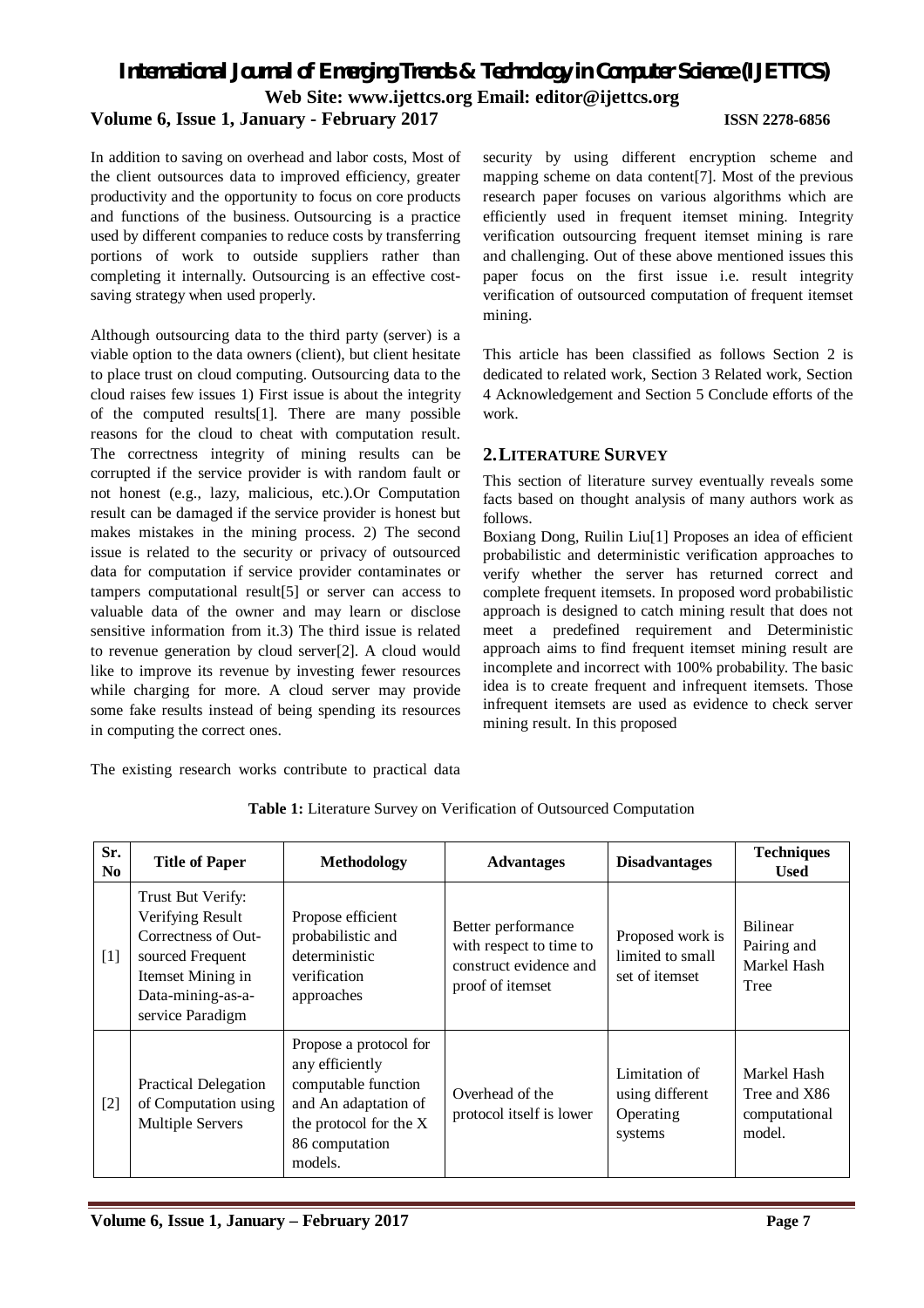# *International Journal of Emerging Trends & Technology in Computer Science (IJETTCS)*

**Web Site: www.ijettcs.org Email: editor@ijettcs.org** 

### **Volume 6, Issue 1, January - February 2017 ISSN 2278-6856**

| $[3]$ | How to Delegate and<br>Verify in Public<br>Verifiable Computa-<br>tion from Attribute-<br><b>Based Encryption</b> | Construct a Verifiable<br>Computation scheme<br>with a public<br>delegation and public<br>verifiability from any<br>ABE scheme.                    | Allows arbitrary parties<br>to submit inputs for<br>delegation And verify<br>the correctness of the<br>results returned.                                                        | Requires<br>running an<br>expensive<br>preprocessing to<br>generate a secret<br>key and<br>evaluation key | Attribute-<br>based<br>Encryption<br>technique                                |
|-------|-------------------------------------------------------------------------------------------------------------------|----------------------------------------------------------------------------------------------------------------------------------------------------|---------------------------------------------------------------------------------------------------------------------------------------------------------------------------------|-----------------------------------------------------------------------------------------------------------|-------------------------------------------------------------------------------|
| [4]   | Verifiable Computa-<br>tion over Large<br>Database with<br>Incremental Updates.                                   | Propose the notion of<br>a verifiable database<br>with incremental<br>updates that can lead<br>to huge efficiency<br>gain.                         | The time cost is very<br>low as compared to the<br>existing scheme.                                                                                                             | Not be<br>applicable for<br>the insertion<br>operation due to<br>the vector<br>commitment.                | <b>Bilinear</b><br>Pairing,<br>VDB Scheme,<br>Vector<br>Commitment<br>Scheme. |
| $[5]$ | An Audit<br>Environment for<br>Outsourcing of<br>Frequent Itemset<br>Mining                                       | Propose and develop<br>an audit environment,<br>which consists of a<br>database transforma-<br>tion method and a<br>result verification<br>method. | A malicious miner<br>cannot gain from<br>performing any<br>malicious actions and<br>thus the returned<br>mining result is both<br>correct and complete<br>with high confidence. | The artificial<br>database takes<br>more time to<br>generate as an<br>original database<br>is large.      | Artificial<br><b>Itemset</b><br>Planting                                      |

work no fake itemset are used to check mining result. Bilinear Pairing and Markel Hash Tree Technique are utilized for these approaches. This proposed methodology has better performance with respect to time to construct evidence and proof of itemset and with the limitation that proposed work is limited to a small set of an itemset.

Ran Canetti, Ben Riva, Guy N. Rothblum[2] Introduces a protocol for any efficiently computable function and an adaptation of the protocol for the X 86 computation models and a prototype implementation, called Quin. As key concept of this methodology is outsource the computation to N number of cloud and client takes number of return output out of that majority of same return output is the correct result of the outsourced computation. The client asks for the result of the function  $f(x)$  from two (or more) cloud servers. In case they make contradictory claims about  $f(x)$ , the client engages in a protocol with each of the servers, at the end of which the client can efficiently determine the true claim as long as there is at least one honest server. In this protocol client searches for inconsistencies between the intermediate states of the two server's computations. In this Markel Hash Tree and X 86 computational models is used for computation. It having an advantage of an overhead of the protocol is itself low. This proposed methodology is having a limitation of using the different operating system.

Bryan Parno, Mariana Raykova, Vinod Vaikuntanathan[3] proposes public verifiable computation in two directions

one is Public Delegation and other one is Public Verifiability, in which Public Delegation allows arbitrary parties to submit inputs for delegation, and Public Verifiability allows arbitrary parties (and not just the delegator) to verify the correctness of the results returned by the worker. The verifiable computation schemes with the public delegation and public verifiability have advantage that this methodology allows arbitrary parties to submit inputs for delegation, and verify the correctness of the results returned. Disadvantage of the proposed system is it requires running an expensive preprocessing to generate a secret key and evaluation key before delegation.

Xiaofeng Chen, Jin Li, JianWeng[4] introduce the notion of verifiable database with incremental updates (Inc-VDB).The update algorithm in Inc-VDB is an incremental one, i.e., the client can efficiently compute the new cipher text and the updated tokens with previous values, rather than from scratch. Thus, Inc-VDB schemes can lead to huge efficiency gain when the database undergoes frequent while small modifications. Also propose a general Inc-VDB framework by incorporating the primitive of vector commitment and the encrypt-thenincremental MAC mode of encryption. Besides, the proposed Inc-VDB scheme supports the public verifiability. Also introduce a new property called accountability for VDB schemes. That is, after the client detected the tampering of the server, the client should be able to provide a proof to convince the judge of the facts. Author proves that the proposed Inc-VDB scheme satisfies the property of accountability. The proposed methodology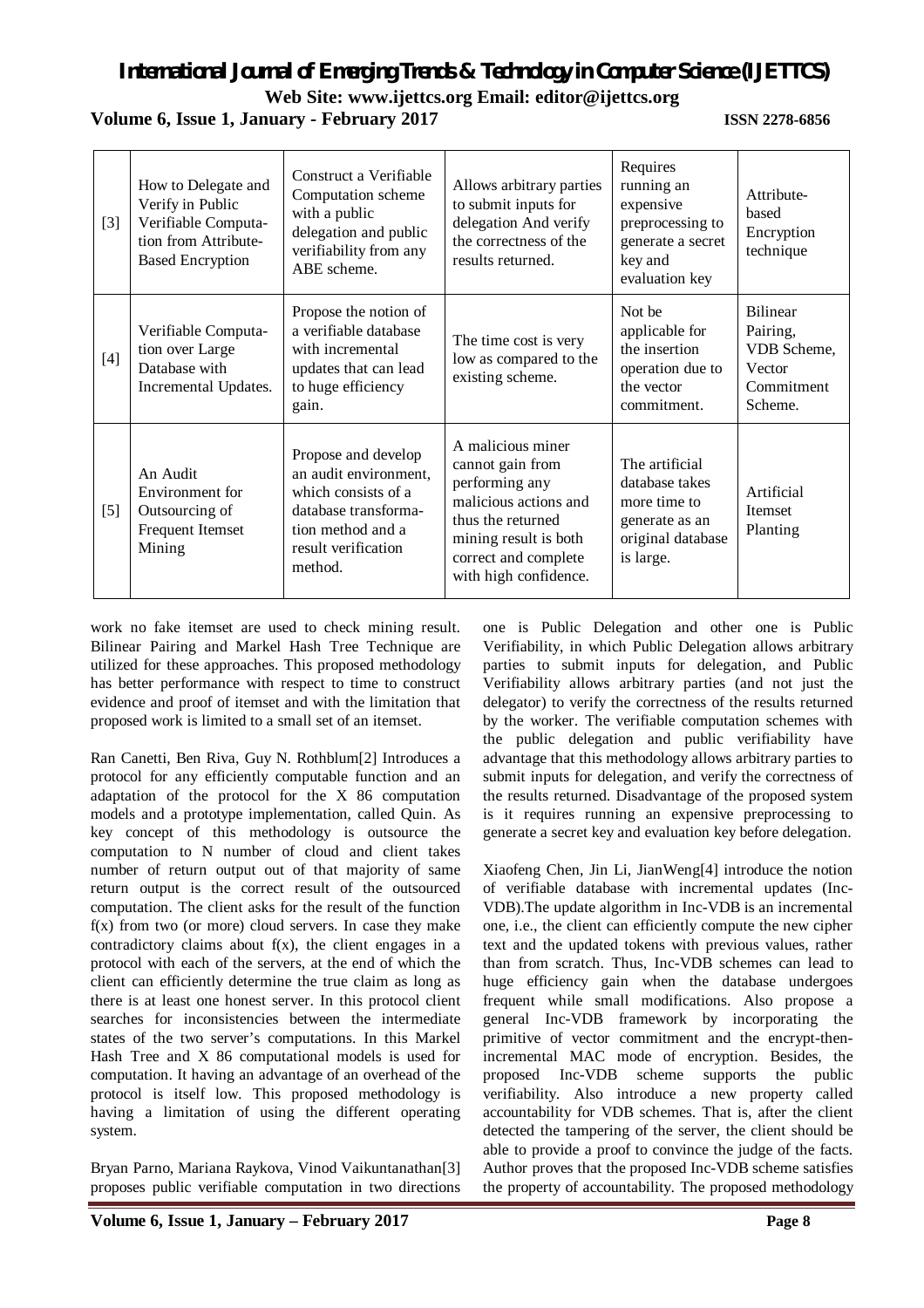*International Journal of Emerging Trends & Technology in Computer Science (IJETTCS)* **Web Site: www.ijettcs.org Email: editor@ijettcs.org** 

#### **Volume 6, Issue 1, January - February 2017 ISSN 2278-6856**

is used Bilinear Pairing, Verifiable Database, and Vector commitment scheme. This proposed methodology provides an advantage that the time cost is minimal as compared to the existing scheme. But system has limitation that it not applicable to the insertion operation due to the vector commitment.

W. K. Wong David W. Cheung Edward Hung[5] Proposed and developed an audit environment, which consists of a database transformation method and a result verification method. The Figure 1 shows the architecture diagram of an audit environment. The proposed work is used for a database transformation method and a result verification method. The primary component verification environment is an Artificial Itemset Planting (AIP) technique. The main component of this audit environment is an artificial itemset planting technique. The approach to solve the integrity problem is to construct an audit environment. Essentially, an audit environment consists of (i) a set of transformation methods that transform a database T to another database U, based on which the service provider will mine and return a mining result R; (ii) a set of verification methods that take R as an input and return a deduction of whether R is correct and complete; (iii) auxiliary data that assist the verification methods. An interesting property of this approach is that the audit environment forms a standalone system. It is selfcontained in the sense that the verification process can be done entirely by using only the auxiliary data that are included in the environment. In other words, the original database need not be accessed during verification. A malicious miner cannot benefit from performing any malicious actions and thus the returned mining result is both correct and complete with a high confidence, but artificial database takes more time to generate as an original database is large.



**Figure 1:** The architecture of the scheme [5]

#### **3.RELATED WORK**

In [7] author focuses on the integrity and verification issue in Uncertain Frequent Itemset mining problem during the outsourcing process, i.e., how the client verifies the mining results. The author specifically explores and extends the existing work on deterministic frequent itemset out-sourcing verification to the uncertain scenario. For this purpose, the author extends the existing outsourcing frequent itemset mining work to uncertain area w.r.t. the two popular uncertain frequent itemset definition criteria and the approximate uncertain frequent itemset mining methods. Specifically, authors construct and improve the basic/enhanced verification scheme with such different uncertain frequent itemset definition respectively.

To verify the outsourced computation[8] proposed different idea that client can use two or more cloud for the computation instead of using a single cloud for computation. If the client wants better assurance of the integrity of outsourced computation, then he can use more cloud for the guarantee. Minimum three clouds must be utilized for computation to get the better assurance of the integrity of computation. Client outsourced his data to the three different clouds for computation, now all cloud returns the output of computation out of that majority of the expected output to be his correct output. The disadvantage of this proposed idea is client have to pay more if the number of clouds used more.

An author first introduces the rational lazy-and-partiallydishonest workers[9] in the outsourcing computation model. A new fair conditional payment scheme proposed for outsourcing computation that is only based on traditional electronic cash systems. The proposed construction uses a semi-trusted third party to get the fairness and efficiency. However, the third party is only involved in the protocol in case of any disputes. Compared with the other existing solutions the proposed solution is much more efficient. This advanced work has a disadvantage that Third Party is not fully trusted, and may collude with one party to obtain profits at the expense of the other party.